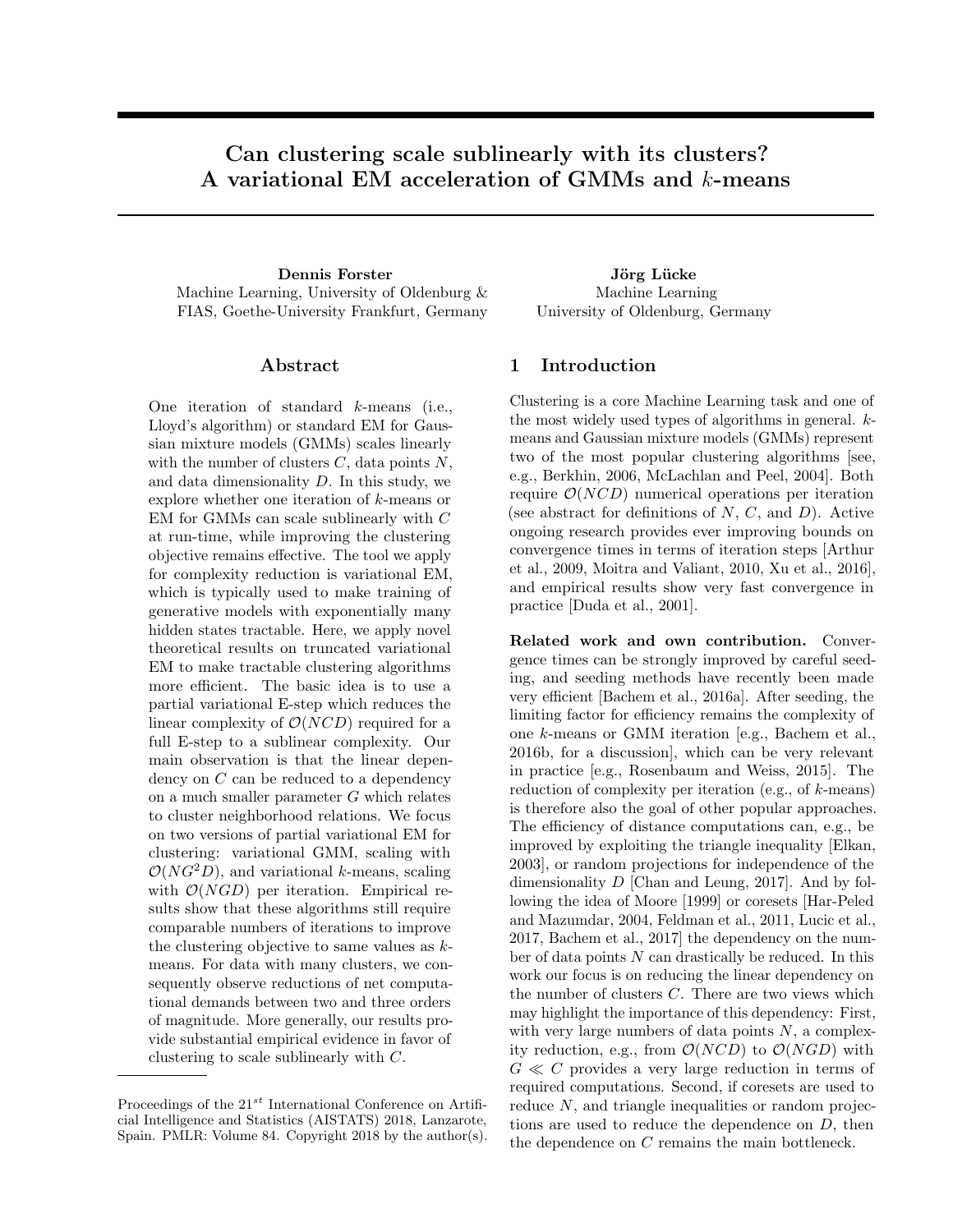Our tool for complexity reduction is the application of truncated distributions to approximate exact posteriors. Truncated approximations have been applied to a number of probabilistic data models, and most frequently to multiple-causes models for which the number of latent states increases exponentially with the number of latents [\[Puertas et al., 2010,](#page-8-16) [Dai et al., 2013,](#page-8-17) [Henniges et al., 2014,](#page-8-18) [Sheikh et al., 2014\]](#page-8-19). Truncated approximations do not assume a-posteriori independence like factored variational approaches [\[Saul et al.,](#page-8-20) [1996,](#page-8-20) [Jordan et al., 1999\]](#page-8-21), they typically result in tight free energy bounds, and they are very efficient [\[Sheikh](#page-8-19) [et al., 2014,](#page-8-19) Sheikh and Lücke, 2016]. For mixture models, truncated distributions represent a very natural choice. If considering the posterior of a given data point (i.e., its cluster responsibilities), then typically only few clusters contribute significantly to the over-all posterior mass. Truncated distributions approximate the full posteriors by maintaining just the  $C'$  highest posterior values while setting all other values to zero (see Fig. [1,](#page-2-0) top). Dai and Lücke  $[2014]$  used truncated distributions to make position invariant mixture models for images more efficient, Forster and Lücke [\[2017\]](#page-8-24) applied truncated distributions to standard Poisson mixtures, and [Shelton et al.](#page-8-25) [\[2014\]](#page-8-25), [Hughes and](#page-8-26) [Sudderth](#page-8-26) [\[2016\]](#page-8-26), and Lücke and Forster [\[2017\]](#page-8-27) used truncated posteriors for standard GMMs. In all these applications, truncated distributions reduced the computational cost compared to exact EM. None of these contributions aimed to show or have shown that one complete EM iteration for clustering can scale sublinearly with C. While, e.g., [Hughes and Sudderth](#page-8-26) [\[2016\]](#page-8-26) and Forster and Lücke [\[2017\]](#page-8-24) discuss the reduction of M-step complexity, and while  $k$ -means [see Lücke and [Forster, 2017,](#page-8-27) for its variational EM formulation] has an M-step complexity of  $\mathcal{O}(ND)$ , all these algorithms use a full variational E-step with NC distance evaluations  $(\mathcal{O}(NCD))$  computations). Other work with focus on k-means also aimed at reducing the dependency on C. Often such work remains theoretical, including runtime analysis in terms of iterations [see [Kanungo et al.,](#page-8-28) [2002,](#page-8-28) for a discussion of the literature], but also concrete suggestions for practically applicable versions of k-means have been made [\[Phillips, 2002,](#page-8-29) [Shindler et al.,](#page-8-30) [2011,](#page-8-30) [Curtin, 2017,](#page-8-31) and others]. [Shindler et al.](#page-8-30) [\[2011\]](#page-8-30) focus on efficient memory usage. [Phillips](#page-8-29) [\[2002\]](#page-8-29) shows a reduction to  $\mathcal{O}(ND\gamma + C^2D + C \log(C))$  run-time complexity per iteration but  $\gamma$  is large (on the order of C) initially. [Curtin](#page-8-31) [\[2017\]](#page-8-31) uses tree-based algorithms and novel pruning strategies to achieve a complexity (after initialization, per iteration, D not considered) of  $\mathcal{O}(N + C \log(C))$  under mild assumptions.

To the knowledge of the authors, neither [Phillips](#page-8-29) [\[2002\]](#page-8-29), [Curtin](#page-8-31) [\[2017\]](#page-8-31) nor any other contribution shows or has considered possible a complexity reduction in C to a

level similar to the one reported here. More specifically, we are not aware of work that effectively improves a k-means or GMM objective while the complexity of one iteration does not depend on C.

### 2 Truncated EM for GMMs

Given a set of N data points,  $(\vec{y}^{(1)}, \ldots, \vec{y}^{(N)})$ , our goal is to find parameters  $\Theta$  that maximize the data loglikelihood, where  $p(\vec{y} | \Theta)$  is given by a GMM with isotropic, equally weighted Gaussians:

<span id="page-1-4"></span><span id="page-1-0"></span>
$$
\mathcal{L}(\Theta) = \sum_{n} \log(p(\vec{y}^{(n)}|\Theta)), \text{ where } (1)
$$

$$
p(\vec{y} \,|\, \Theta) = \frac{1}{C} (2\pi\sigma^2)^{-\frac{D}{2}} \sum_{c} \exp\left(-\frac{1}{2\sigma^2} ||\vec{y} - \vec{\mu}_c||^2\right). \tag{2}
$$

The presumably most popular method to optimize a GMM is EM, which consists for Eq. [\(2\)](#page-1-0) of the updates:

<span id="page-1-1"></span>
$$
d_c^{(n)} = \|\vec{y}^{(n)} - \vec{\mu}_c\|, \ s_c^{(n)} = \frac{\exp\left(-\frac{1}{2}(d_c^{(n)}/\sigma)^2\right)}{\sum_{c'} \exp\left(-\frac{1}{2}(d_{c'}^{(n)}/\sigma)^2\right)}, \quad (3)
$$

<span id="page-1-2"></span>
$$
\vec{\mu}_{c}^{\text{new}} = \frac{\sum_{n} s_{c}^{(n)} \vec{y}^{(n)}}{\sum_{n} s_{c}^{(n)}}, \sigma_{\text{new}}^{2} = \frac{1}{DN} \sum_{n,c} s_{c}^{(n)} || \vec{y}^{(n)} - \vec{\mu}_{c}^{\text{new}} ||^{2} (4)
$$

Standard EM for the model [\(2\)](#page-1-0) iterates E-step [\(3\)](#page-1-1) and M-step [\(4\)](#page-1-2), and each iteration changes the parameters  $\Theta = (\vec{\mu}_{1:C}, \sigma^2)$  such that the likelihood is monotonously increased (until convergence to potentially local maxima). We will refer to this algorithm as standard GMM. In order to reduce the complexity of standard GMM, we here apply variational EM. Instead of seeking to maximize the likelihood directly, the basic idea of variational EM is to maximize a lower-bound of the likelihood, the free energy. The free energy depends on variational distributions which are chosen to (A) approximate exact posterior distributions  $p(c | \vec{y}, \Theta)$  as closely as possible, and to (B) result in a less complex optimization objective. For our purposes, we use variational distributions  $q^{(n)}(c;\mathcal{K},\hat{\Theta})$  which depend on two types of variational parameters, sets of states  $\mathcal{K} = (\mathcal{K}^{(1)}, \dots, \mathcal{K}^{(N)})$  and  $\hat{\Theta}$ :

<span id="page-1-3"></span>
$$
s_c^{(n)} \approx q^{(n)}(c; \mathcal{K}, \hat{\Theta}) = \frac{p(c, \vec{y}^{(n)} | \hat{\Theta})}{\sum\limits_{c' \in \mathcal{K}^{(n)}} p(c', \vec{y}^{(n)} | \hat{\Theta})} \delta(c \in \mathcal{K}^{(n)}), (5)
$$

where  $\delta(c \in \mathcal{K}^{(n)}) = 1$  if  $c \in \mathcal{K}^{(n)}$  and zero otherwise. The used variational distributions Eq. [\(5\)](#page-1-3) are truncated posteriors, i.e., they are proportional to the exact posterior for all  $c \in \mathcal{K}^{(n)}$  while they are exactly zero for all other  $c \notin \mathcal{K}^{(n)}$ . Fig. [1](#page-2-0) (top:  $s_c^{(m)}$  and  $q_c^{(m)}$ ) illustrates the approximation. If we choose  $\mathcal{K}^{(n)}$  for the GMM to contain all c, i.e.  $\mathcal{K}^{(n)} = \{1, \ldots, C\}$ , we recover standard GMM. If we choose  $\mathcal{K}^{(n)}$  to contain just one single element, we can recover standard  $k$ -means [Lücke [and Forster, 2017\]](#page-8-27), without having to take the limit to zero variances  $\sigma^2$ . Given the variational distributions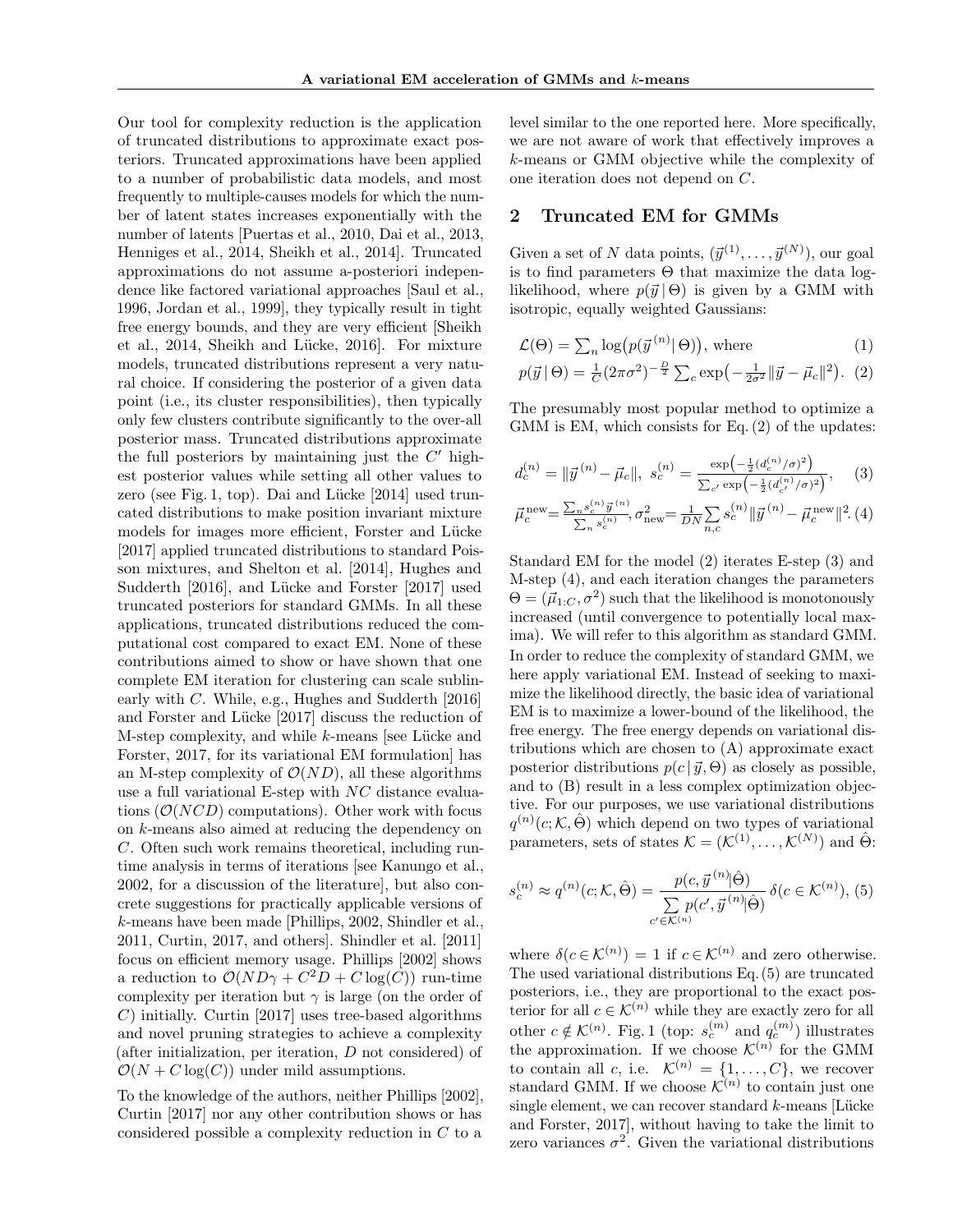Eq. [\(5\)](#page-1-3), the corresponding free energy is:

$$
\mathcal{F}(\mathcal{K}, \hat{\Theta}, \Theta) := \sum_{n} \left( \sum_{c} q^{(n)}(c; \mathcal{K}, \hat{\Theta}) \log(p(c, \vec{y}^{(n)} | \Theta)) \right) + \sum_{n} H(q^{(n)}(c; \mathcal{K}, \hat{\Theta})) ,
$$
\n(6)

where  $H(p(c))$  is the entropy of a distribution  $p(c)$ . Maximization of the free energy Eq. [\(6\)](#page-2-1) involves a three-stages optimization w.r.t. the parameters  $K, \Theta$ and Θ. Because of the standard functional form of the free energy Eq. [\(6\)](#page-2-1), the update equations for  $\Theta$  (the M-step) remain identical to [Eqs. \(4\)](#page-1-2) but use the ap-proximation Eq. [\(5\)](#page-1-3) instead of the exact  $s_c^{(n)}$  in [Eqs. \(3\).](#page-1-1) The complexity of one M-step is given by the number of non-zero  $s_c^{(n)}$  values and by D, i.e., for  $|\mathcal{K}^{(n)}| = C'$ one update of  $\Theta$  has a complexity of  $\mathcal{O}(NC'D)$ .

For the variational E-step it was shown [Lücke, 2016] that it is sufficient to set  $\hat{\Theta} = \Theta$  and to maximize a simplified expression of  $\mathcal{F}(\mathcal{K}, \Theta, \Theta) =: \mathcal{F}(\mathcal{K}, \Theta)$ :

$$
\mathcal{K}^* = \underset{\mathcal{K}}{\operatorname{argmax}} \{ \mathcal{F}(\mathcal{K}, \Theta) \} \tag{7}
$$

Here, we now replace the maximization of the free energy by an increase of the free energy (partial Estep). For the GMM of Eq. [\(2\)](#page-1-0) it can be shown that an increase of  $\mathcal{F}(\mathcal{K}, \Theta)$  has a direct geometrical inter-pretation (App. [A](#page--1-0) provides the proof following Lücke [and Forster](#page-8-27)  $[2017]$  and Lücke  $[2016]$ :

**Proposition 1.** If we replace for an arbitrary  $n$  a cluster  $c \in \mathcal{K}^{(n)}$  by a cluster  $\tilde{c} \notin \mathcal{K}^{(n)}$  such that  $\|\vec{y}^{(n)} - \vec{\mu}_{\tilde{c}}\| < \|\vec{y}^{(n)} - \vec{\mu}_{c}\|$ , then  $\mathcal{F}(\mathcal{K}, \Theta)$  increases.

### 3 Efficient Partial EM

Our algorithms iteratively increase the free energy using Prop. 1 and M-step [Eqs. \(4\)](#page-1-2) until convergence. By relating partial EM to the geometric interpretation of cluster distances (Prop. 1), our approach maintains the guarantee to monotonously increase the free energy whenever clusters are found that are closer to  $\vec{y}^{(n)}$  than those previously considered. Finding closer clusters can be realized much more efficiently than finding the closest clusters (which is of order  $\mathcal{O}(NCD)$ ). To reduce run-time complexity, our goal is to as efficiently as possible find clusters c for each  $\mathcal{K}^{(n)}$  such that the free energy is increased as effectively as possible. The free energy will always increase if we use Prop. 1 to update  $\mathcal{K}^{(n)}$ . However, blindly (e.g. uniform randomly) searching for closer clusters can be expected to be very inefficient. Instead, we here follow the strategy of defining a search space for each data point based on nearest cluster neighborhoods of each cluster in  $\mathcal{K}^{(n)}$ .

Although more efficient in terms of computational complexity, partial E-steps require us to memorize the variational parameters  $\mathcal{K}^{(n)}$  across iterations. With one

set  $\mathcal{K}^{(n)}$  for each data point, we have with  $|\mathcal{K}^{(n)}| = C'$ an additional memory requirement of  $\mathcal{O}(NC)$  for all our variational algorithms.

#### <span id="page-2-1"></span>3.1 Exhaustive Cluster Neighborhoods

To illustrate our approach, first consider Fig. [1.](#page-2-0) It visualizes a set  $\mathcal{K}^{(n)}$  and its distances to the data point  $\vec{y}^{(n)}$ and its closest neighboring clusters. We denote the set of clusters consisting of c and its  $G-1$  nearest neighboring clusters by  $\mathcal{G}_c$  and the union of sets  $\mathcal{G}_c$  belonging to clusters  $c \in \mathcal{K}^{(n)}$  as  $\mathcal{G}^{(n)}$ . To update  $\mathcal{K}^{(n)}$  such that it only includes clusters with equal or smaller distances to  $\vec{y}^{(n)}$  as before, we now won't evaluate all data-to-cluster distances. Instead, we only calculate the distances of  $\vec{y}^{(n)}$  to the clusters in  $\mathcal{G}^{(n)}$  and choose the C' closest clusters from these as new  $\mathcal{K}^{(n)}$ . Optimization of  $\mathcal{K}^{(n)}$ then involves at most  $C'G < C$  distance evaluations, and it can be considered much more likely than random search that clusters c which improve the free energy are found. However, we require additional computations to determine the nearest neighbors for each cluster. These computations are, however, independent of N.

Alg. [1](#page-3-0) shows the complete algorithm, which consists of

<span id="page-2-0"></span>

Figure 1: Top: Exact responsibilities  $s_c^{(m)}$  and truncated responsibilities  $q_c^{(m)}$  for a data point  $\vec{y}^{(m)}$  with  $\mathcal{K}^{(m)}$  containing the closest  $C' = 3$  clusters. **Remain**der: Illustration of the search space  $\mathcal{G}^{(n)}$  to find clusters increasingly close to  $\vec{y}^{(n)}$ . The search space consists of the clusters in  $\mathcal{K}^{(n)}$  and the nearest neighbors of these clusters  $(\mathcal{G}_c \text{ with } c \in \mathcal{K}^{(n)})$ . For the illustration we used well separated clusters,  $|\mathcal{K}^{(n)}| = C' = 3$  and  $|\mathcal{G}_c| = G = 5$ . Cluster centers  $\vec{\mu}_c$  were assumed here to already represent the clusters well. See App. [B](#page--1-1) for more information and a complete illustration across iterations.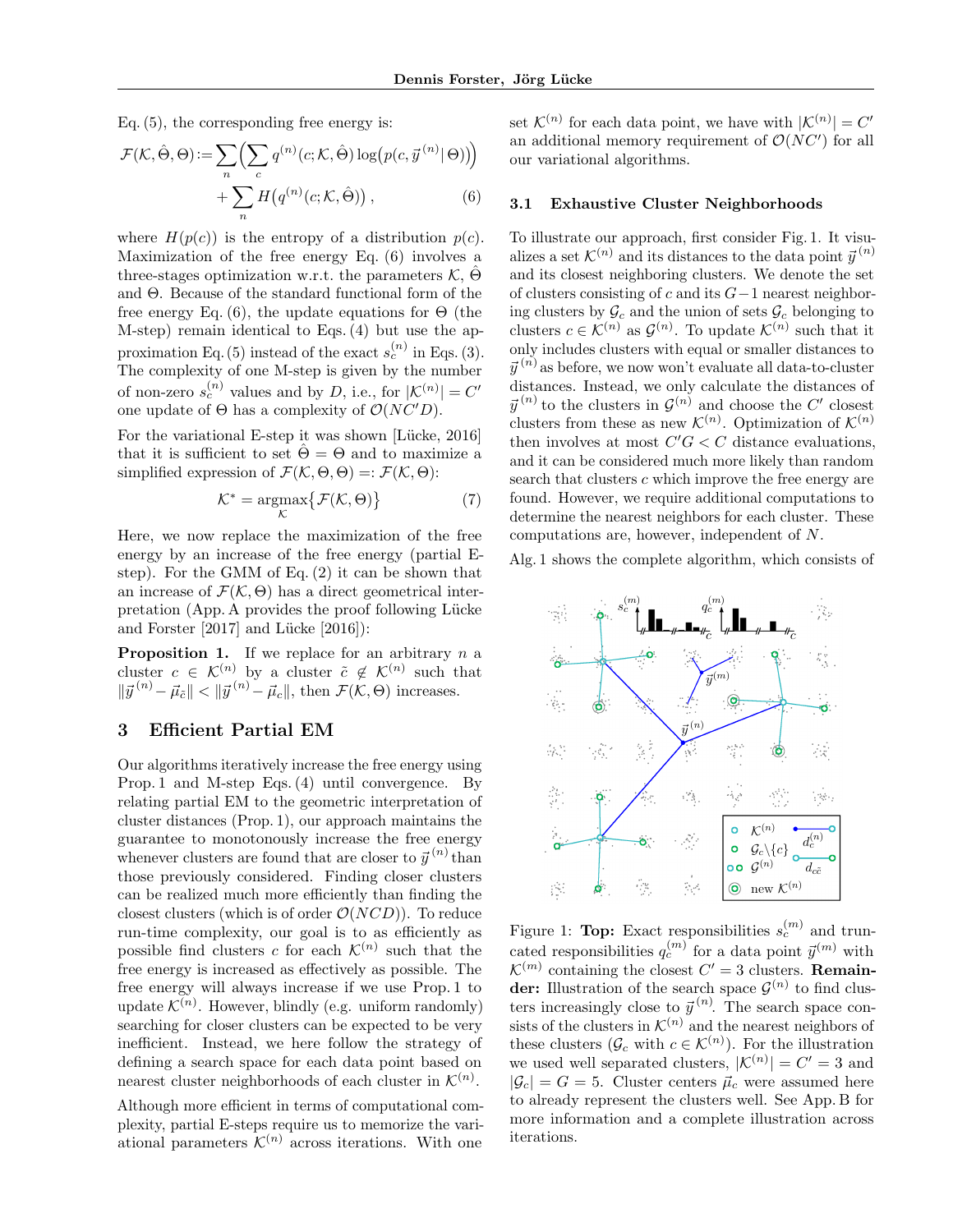Algorithm 1: GMM with partial truncated E-step and exhaustive cluster neighborhood evaluation.

init  $\vec{\mu}_{1:C}$ ,  $\sigma$  and  $\mathcal{K}^{(n)}$  for all n; repeat for  $c = 1 : C$  do for  $\tilde{c} = 1 : C$  do  $d_{c\tilde{c}} = \|\vec{\mu}_{\tilde{c}}~-~\vec{\mu}_{c}\|;$  $\mathcal{G}_c = \{\tilde{c} \,|\, d_{c\tilde{c}} \text{ is among the } G\}$ smallest distances  $d_{c:}$ }; for  $n = 1 : N$  do  $\mathcal{G}^{(n)} = \bigcup_{c \in \mathcal{K}^{(n)}} \mathcal{G}_c;$ for  $c\in {\mathcal G}^{(n)}$  do  $d_c^{(n)} = \| \vec{y}^{(n)} - \vec{\mu}_c \|;$  $\mathcal{K}^{(n)} = \{c \mid d_c^{(n)} \text{ is among the } C'$ smallest distances}; for  $n=1:N$  do for  $c \in \mathcal{K}^{(n)}$  do  $s_c^{(n)} = \frac{\exp(-\frac{1}{2}(d_c^{(n)}/\sigma)^2)}{\sum_{(n,1)(n)}$  $\frac{\exp(-\frac{1}{2}(a_c^{(n)}/\sigma))}{\sum_{c' \in \mathcal{K}}(n) \exp(-\frac{1}{2}(d_{c'}^{(n)}/\sigma))};$ update  $\vec{\mu}_{1:C}$  and  $\sigma^2$  using [Eqs. \(4\)](#page-1-2) with Eq. [\(5\)](#page-1-3); **until**  $\vec{\mu}_{1:C}$  and  $\sigma^2$  have converged;

<span id="page-3-0"></span>three blocks of computation: (1st block) computation of cluster-to-cluster distances and definition of sets  $\mathcal{G}_c$ ; (2nd block) computation of data-to-cluster distances and update of  $\mathcal{K}^{(n)}$ ; and (3rd block) update of model parameters Θ. The complexities are given as follows:

The first block computes the nearest neighbor sets  $\mathcal{G}_c$ (where we do not exploit symmetry of  $d_{c\tilde{c}}$  for simplicity). The complexity of the required distance evaluations is  $\mathcal{O}(C^2D)$ . The following problem of finding the  $G$  smallest elements in an array of  $C$  elements is an unordered partial sorting problem. This is provably solvable with complexity  $\mathcal{O}(C)$ , e.g., by applying the median-of-medians algorithm [\[Blum et al., 1973\]](#page-8-33) or introselect [\[Musser, 1997\]](#page-8-34).

The second block computes for each data point the distances to all clusters in  $\mathcal{G}^{(n)}$  consisting of all G neighbors  $\mathcal{G}_c$  (including c) of all C' clusters  $c \in \mathcal{K}^{(n)}$ . We thus have to compute  $\mathcal{O}(C'G)$  distances for each n, which amounts to  $\mathcal{O}(NC'GD)$ . If the clusters in  $\mathcal{K}^{(n)}$  are close together, they might share some nearest neighbors, which reduces the actual number of distance computations. Also note that the  $\mathcal{O}(C'G)$  can never exceed the total number of clusters C. To update one set of  $\mathcal{K}^{(n)}$ , we again have to solve an unordered partial sorting problem. For a given  $n$ , we have  $C'G$  distances, such that finding the  $C'$  smallest elements is of complexity  $\mathcal{O}(C'G)$ , with  $\mathcal{O}(NC'G)$  total evaluations. Hence, the evaluations of distances  $d_c^{(n)}$  dominate the second block, which has an overall complexity of  $\mathcal{O}(NC'GD)$ .

Finally, the third block computes the responsibilities  $s_c^{(n)}$  and updates the model parameters  $\vec{\mu}_{1:C}$  and  $\sigma^2$ . Both have a complexity of  $\mathcal{O}(NC'D)$ .

The overall complexity of one EM iterations of Alg. [1](#page-3-0) is consequently given by  $\mathcal{O}(NC'GD + C^2D)$ . Storage of sets  $\mathcal{G}_c$  requires  $\mathcal{O}(CG)$  additional memory, which results in a total of  $\mathcal{O}(CD+NC'+CG)$  memory demand. We provide an illustration of the algorithm in App. [B](#page--1-1) and a line-by-line complexity analysis in App. [D.](#page--1-2)

### 3.2 Estimated Cluster Neighborhoods

For Alg. [1,](#page-3-0) we introduced new sets  $\mathcal{G}_c$  that require additional evaluations of cluster-to-cluster distances. This can allow for a complexity reduction in the updates of our variational parameters  $\mathcal{K}^{(n)}$ , but adds a computational cost of  $\mathcal{O}(C^2D)$ . With Alg. [2](#page-4-0) we show a new way to further reduce this algorithmic complexity.

In Alg. [2,](#page-4-0) the data-to-cluster distance computations and updates of the sets  $\mathcal{K}^{(n)}$  remain exactly as in Alg. [1.](#page-3-0) However, to further improve efficiency, we now estimate the cluster-to-cluster distances  $d_{c\tilde{c}}$  using the data-tocluster distances  $d_c^{(n)}$  which we anyway have to compute. To do this, the ordering of the first and second blocks of Alg. [1](#page-3-0) now changes – Alg. [2](#page-4-0) first computes the data-to-cluster distances  $d_c^{(n)}$  before the sets  $\mathcal{G}_c$  are updated – and we replace the exhaustive  $\mathcal{G}_c$  evaluation of Alg. [1](#page-3-0) by estimated cluster neighborhoods.

To illustrate the estimation approach, first consider two non-overlapping clusters  $c$  and  $\tilde{c}$  with cluster centers  $\vec{\mu}_c$  and  $\vec{\mu}_{\tilde{c}}$  that already represent the two clusters well. If we denote by  $\mathcal{I}_c$  the set of all points  $\vec{y}^{(n)}$  that have c as closest cluster,  $\mathcal{I}_c = \{ n \, | \, c = \text{argmin} ||\vec{y}^{(n)} - \vec{\mu}_{\tilde{c}}|| \},$  $\tilde{c}=1:C$ we may estimate:

<span id="page-3-1"></span>
$$
d_{c\tilde{c}} \approx \frac{1}{|\mathcal{I}_c^*|} \sum_{\substack{n \in \mathcal{I}_c \\ \text{if } \tilde{c} \in \mathcal{G}^{(n)}}} ||\vec{y}^{(n)} - \vec{\mu}_{\tilde{c}}|| = \frac{1}{|\mathcal{I}_c^*|} \sum_{\substack{n \in \mathcal{I}_c \\ \text{if } \tilde{c} \in \mathcal{G}^{(n)}}} d_{\tilde{c}}^{(n)}.
$$
 (8)

If we sum over all  $n \in \mathcal{I}_c$  (by ignoring the additional conditions for the sums and assuming  $\mathcal{I}_c = \mathcal{I}_c^*$  for now), then Eq. [\(8\)](#page-3-1) becomes exact for well separated clusters and close to optimal convergence points. However, in general not all the  $d_{\tilde{c}}^{(n)}$  $\zeta^{(n)}$  that we require for Eq. [\(8\)](#page-3-1) have been computed before. We therefore introduce the condition  $\tilde{c} \in \mathcal{G}^{(n)}$ , which ensures that only data points *n* with known  $d_{\tilde{c}}^{(n)}$  $\tilde{c}^{(n)}$  are summed over (see App. [B](#page--1-1) for an example).  $|\mathcal{I}_c^*|$  is then simply the number of summands. For already well-learned  $\mathcal{K}^{(n)}$  and cluster centers  $\vec{\mu}_c$ , Eq. [\(8\)](#page-3-1) estimates the  $d_{c\tilde{c}}$  of close-by clusters well (and we are only interested in those close-by distances). The summation in Eq. [\(8\)](#page-3-1) for distances to far-away clusters may not contain any data points and are ignored in practice. Away from convergence of  $\Theta$  and  $\mathcal{K}^{(n)}$ , the estimation of  $d_{c\tilde{c}}$  may be very coarse, but because of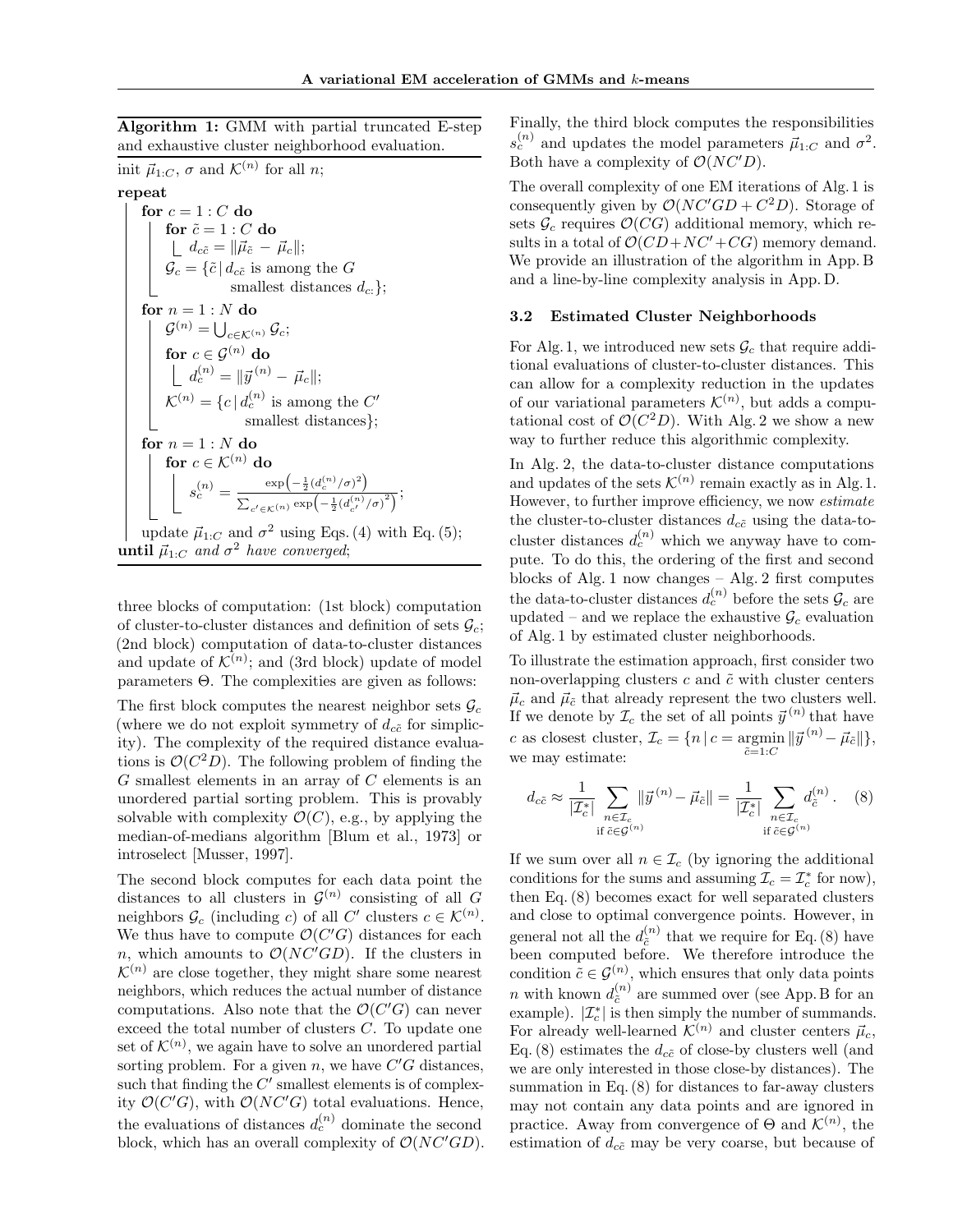Prop. 1 the updates of  $\mathcal{K}^{(n)}$  still warrant a monotonous increase of the free energy.

Regarding the computational complexity of Alg. [2,](#page-4-0) the first and last block are identical to the second and third block of Alg. [1.](#page-3-0) Thus, we now only have to evaluate the complexity of the new middle part for the  $\mathcal{G}_c$  estimation, replacing what was the first block of Alg. [1.](#page-3-0)

This new middle part of Alg. [2](#page-4-0) consists of two steps: definition of auxiliary sets  $\mathcal{I}_c$  and subsequent estimation of cluster neighborhoods  $\mathcal{G}_c$ . The definition of all sets  $\mathcal{I}_c$  here requires a complexity of  $\mathcal{O}(NC'G)$ . In the next computational block, the sets  $\mathcal{I}_c$  are used to estimate the distances  $d_{c\tilde{c}}$  according to Eq. [\(8\)](#page-3-1). There we loop over all clusters c and  $\tilde{c}$  and then over all  $n \in \mathcal{I}_c$  to estimate the distances. But there we only consider already computed  $d_{\tilde{c}}^{(n)}$  $c_i^{(n)}$  (using the condition of Eq. [8\)](#page-3-1). The loops over  $c = 1 : C$  and  $\tilde{c} = 1 : C$  of the third block may at first seem to suggest that their complexity depends on C. We can however rewrite the loops to show that this is actually not the case. If we formalize them as sums for computing functions  $F_{c\tilde{c}}^{(n)}$  $c_{\tilde{c}}^{(n)}$ , we obtain:

$$
\sum_{c=1}^{C} \sum_{\tilde{c}=1}^{C} \sum_{n \in \mathcal{I}_c} \delta(\tilde{c} \in \mathcal{G}^{(n)}) F_{c\tilde{c}}^{(n)} = \sum_{c=1}^{C} \sum_{n \in \mathcal{I}_c} \sum_{\tilde{c} \in \mathcal{G}^{(n)}} F_{c\tilde{c}}^{(n)}, (9)
$$

where  $\delta(\tilde{c} \in \mathcal{G}^{(n)})$  is an indicator function representing the 'if'-condition. Further note that the sets  $\mathcal{I}_c$  contain  $(N/C)$  data points on average and that  $\sum_{c=1}^{C} \sum_{n \in \mathcal{I}_c}$ by construction of  $\mathcal{I}_c$  then goes over exactly N values. As a set  $\mathcal{G}^{(n)}$  contains at most  $C'G$  elements, the total summation, i.e., the total cost of  $d_{c\tilde{c}}$  estimations in Alg. [2,](#page-4-0) has a complexity of  $\mathcal{O}(NC'G)$ . For each c our procedure estimates on average  $(N/C)C'G$  distances  $d_{c\tilde{c}}$ . For each  $\mathcal{G}_c$ , finding the G smallest elements (unordered partial sorting) then requires a computational cost of on average  $\mathcal{O}((N/C)C'G)$ , with a total cost for defining all sets  $\mathcal{G}_c$  of  $\mathcal{O}(NC'G)$ . Storage of all  $d_c^{(n)}$  distances within one iteration results (without additional measures) in an extra  $\mathcal{O}(NC'G)$  memory demand.

Everything taken together, Alg. [2](#page-4-0) has a run-time complexity of  $\mathcal{O}(NC'GD)$  and a memory demand of  $\mathcal{O}(CD + NC'G + CG)$  for the storage of all model parameters  $\vec{\mu}_c$  and  $\sigma$ , variational parameters  $\mathcal{K}^{(n)}$  and nearest neighbors  $\mathcal{G}_c$ , and computed distances  $d_c^{(n)}$ . A line-by-line complexity analysis of a more detailed version of Alg. [2](#page-4-0) can be found in App. [D.](#page--1-2)

Considering Alg. [2,](#page-4-0) e.g., the estimation of cluster-tocluster distances may be deemed to cause problems. For the sake of complexity reduction, we accepted very coarse estimates. However, those estimates were far from random and can in principle and finally be good estimates for close-by clusters. Because of the way we defined the  $\mathcal{K}^{(n)}$  updates in Alg. [2,](#page-4-0) a datadriven and finally relatively precise cluster-to-cluster

Algorithm 2: GMM with partial truncated E-step and estimated cluster neighborhood evaluation.

init  $\vec{\mu}_{1:C}$  and  $\sigma^2$ , and init  $\mathcal{G}^{(n)}$  for all n;

## repeat

**for** 
$$
n = 1 : N
$$
 **do**  
\n
$$
\mathcal{G}^{(n)} = \bigcup_{c \in \mathcal{K}^{(n)}} \mathcal{G}_c;
$$
\n**for**  $c \in \mathcal{G}^{(n)}$  **do**  
\n
$$
\bigcup_{d_c^{(n)}} d_c^{(n)} = ||\vec{y}^{(n)} - \vec{\mu}_c||;
$$
\n
$$
\mathcal{K}^{(n)} = \{c \mid d_c^{(n)} \text{ is among the smallest distances}\};
$$
\n**for**  $n = 1 : N$  **do**  
\n
$$
\bigg| \begin{array}{l} c_c^{(n)} = \text{argmin} \{d_c^{(n)}\}; \\ \mathcal{I}_{c_c^{(n)}} = \mathcal{I}_{c_c^{(n)}} \cup \{n\}; \\ \mathcal{I}_{c_c^{(n)}} = \mathcal{I}_{c_c^{(n)}} \cup \{n\}; \end{array}
$$
\n**for**  $c = 1 : C$  **do**  
\n**for**  $\tilde{c} = 1 : C$  **do**  
\n**for**  $n \in \mathcal{I}_c$  **do**  
\n**if**  $\tilde{c} \in \mathcal{G}^{(n)}$  **then**  
\n
$$
\bigcup_{d_c \tilde{c}} d_c \in d_c \tilde{c} + d_c^{(n)};
$$
\n
$$
d_{c} = 0;
$$
\n
$$
\mathcal{G}_c = \{\tilde{c} \mid d_{c\tilde{c}} \text{ is among the } G \text{ smallest distances } d_c: \};
$$
\n**for**  $n = 1 : N$  **do**  
\n**for**  $c \in \mathcal{K}^{(n)}$  **do**  
\n**for**  $e \in \mathcal{K}^{(n)}$  **do**  
\n
$$
\mathcal{S}_c^{(n)} = \frac{\exp(-\frac{1}{2}(d_c^{(n)}/\sigma)^2)}{\sum_{c' \in \mathcal{K}^{(n)}} \exp(-\frac{1}{2}(d_c^{(n)}/\sigma)^2)};
$$
\n**under**  $\tilde{d} \in \mathcal{$ 

update  $\vec{\mu}_{1:C}$  and  $\sigma^2$  using [Eqs. \(4\)](#page-1-2) with Eq. [\(5\)](#page-1-3); **until**  $\vec{\mu}_{1:C}$  and  $\sigma^2$  have converged;

<span id="page-4-0"></span>distance estimation is all we require. The reason is that Prop. 1 warrants that the  $\mathcal{K}^{(n)}$  updates will always monotonously increase the free energy, and the M-step with these updated  $\mathcal{K}^{(n)}$  will in turn monotonously increase the objective. Such a provably monotonous increase ensures that learning proceeds in the right direction, and we know that truncated free-energies can result in very tight lower likelihood bounds (see also App. [C\)](#page--1-3). If Alg. [2](#page-4-0) really does result in efficient optimization of the clustering objective, remains to be verified and investigated empirically in the next section.

### 4 Numerical Experiments

Theoretical investigations of convergence are typically very intricate already for standard k-means [e.g., [Har-](#page-8-35)[Peled and Sadri, 2005\]](#page-8-35) or standard GMMs [e.g., [Xu](#page-8-4) [et al., 2016\]](#page-8-4). We therefore verify sufficiently efficient optimization of the clustering objectives numerically.

Algs. [1](#page-3-0) and [2](#page-4-0) both allow for different choices of G and  $C'$ , which optimized on a variety of data sets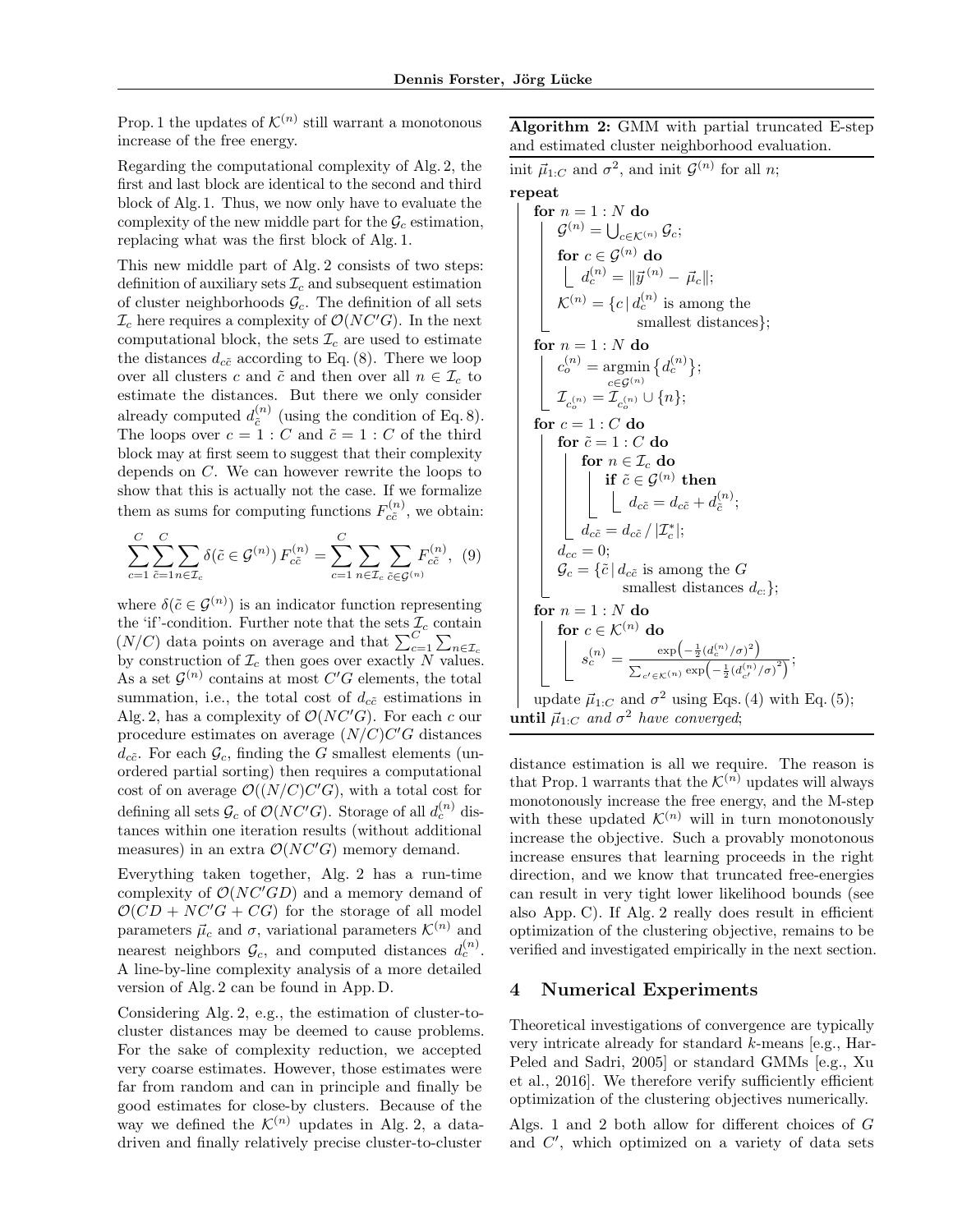would quickly result in a large combinatorics of different algorithms and data sets. As our primary aim here is to show that a clustering which scales sublinearly with  $C$  is possible, we focus on two algorithms: variational GMM and variational k-means (see below). We use a BIRCH artificial data set with  $5\times 5$  clusters to show the viability of the exhaustive and estimated algorithms (Algs. [1](#page-3-0) and [2\)](#page-4-0) compared to their non-variational counterparts. We then use the more efficient estimated algorithm (Alg. [2\)](#page-4-0) on artificial BIRCH data sets of up to  $C = 4096$ clusters to show that the gained computational benefits are not traded off by a higher number of necessary training iterations. Further experiments on KDD2004  $(C = 200)$  and SONG  $(C = 2000)$  demonstrate largescale applicability of the algorithms to natural data.

Variational GMM. For simplicity we choose  $C' =$ G such that we remain with one parameter G that relates to cluster neighborhood relations. The resulting algorithm is similar to EM for GMM but optimizes a variational free energy instead of the likelihood directly. We therefore refer to Alg. [1](#page-3-0) with  $C' = G$  as variational-GMM-exhaustive (var-GMM-X), and to Alg. [2](#page-4-0) with  $C' = G$  as variational-GMM-estimated (var-GMM-S).

**Variational**  $k$ **-means.** It was recently shown [Lücke [and Forster, 2017\]](#page-8-27) that k-means is equivalent to truncated variational EM with a full E-step if we choose  $|\mathcal{K}^{(n)}| = C' = 1$ . If we maintain the choice of  $C' = 1$ but replace the full E-step by a partial E-step with  $G \leq C$  following Alg. [1](#page-3-0) or Alg. [2,](#page-4-0) we obtain algorithms for which each iteration is more efficient in terms of required distance evaluations than k-means. Follow-ing the naming above, Alg. [1](#page-3-0) with  $C' = 1 < G < C$ will be referred to as var-k-means-X, and Alg. [2](#page-4-0) with  $C' = 1 < G < C$  we will refer to as var-k-means-S.

Complexities. The complexities of the four algorithms above directly result from the complexity considerations of Algs. [1](#page-3-0) and [2.](#page-4-0) We here summarize the run-time and memory demand of the algorithms. The main approximation parameter is  $G$ , while keeping in mind that for var-GMM  $C' = G$  and for var-k-means  $C' = 1$ . By inserting into the previously derived complexity formulas for Algs. [1](#page-3-0) and [2,](#page-4-0) we obtain Tab. [1:](#page-5-0)

<span id="page-5-0"></span>Table 1: Computational complexities, see also App. [D](#page--1-2)

|                                  | Run-Time                                | Memory                                           |
|----------------------------------|-----------------------------------------|--------------------------------------------------|
| $var-GMM-X$                      |                                         | $\mathcal{O}(NG^2D+C^2D)\ \mathcal{O}(CD+NG+CG)$ |
| var-GMM-S                        | $\mathcal{O}(NG^2D)$                    | $\mathcal{O}(CD + NG^2 + CG)$                    |
|                                  | var-k-means-X $\mathcal{O}(NGD + C^2D)$ | $\mathcal{O}(CD + N + CG)$                       |
| var-k-means-S $\mathcal{O}(NGD)$ |                                         | $\mathcal{O}(CD + NG + CG)$                      |

**Data sets.** We apply the var-GMM and var- $k$ -means algorithms to three data sets: (I) A 'BIRCH' data set [based on [Zhang et al., 1997\]](#page-8-36), which is an artifi-

cial  $D = 2$ -dimensional data set of C isotropic Gauscial  $D = 2$ -dimensional data set of C isotropic Gaussians, arranged in equal distances on a  $\sqrt{C} \times \sqrt{C}$  grid. We investigate settings of  $C = 25$  to 4096 Gaussians we investigate settings or  $C = 25$  to 4096 Gaussians<br>with  $\sigma^2 = 1$  in nearest neighbor distances of  $4\sqrt{2}$  and 100 samples per cluster, i.e.,  $N = 2500$  to 409600 samples in total. (II) The KDD-Cup 2004 Protein Homology (KDD2004) data set, which was originally designed as a supervised classification set for the KDD competition 2004 but is also frequently used as a clustering benchmark. It consists of  $N = 145751$  data points with  $D = 74$  numerical features each. (III) The Year Prediction Million Song Dataset (SONG) [\[Bertin-](#page-8-37)[Mahieux et al., 2011\]](#page-8-37), which contains  $N = 515345$  data points with  $D = 90$  audio features (timbre averages) and covariances). This represents the largest data set in our experiments.

#### 4.1 Empirical Results

For Algs. [1](#page-3-0) and [2,](#page-4-0) we monitor the standard quantization error during training:  $\phi = \sum_n \min_{c \in C} ||\vec{y}^{(n)} - \vec{\mu}_c||^2$ . On the BIRCH and KDD data sets we allow for a maximum of 200 and on SONG of 500 training iterations for all algorithms. In all cases, we use  $AFK-MC<sup>2</sup>$  [\[Bachem](#page-8-6) [et al., 2016a\]](#page-8-6) for initialization of the means.

**Validity.** We first consider a small scale  $5 \times 5$  BIRCH data set as described above to compare the partial variational algorithms with their respective non-variational counterparts. Considering Fig. [2,](#page-6-0) we note that initially var-GMM and var-k-means require more EM iterations than standard GMM or k-means to obtain comparable quantization errors. The primary reason for this is the random  $\mathcal{K}^{(n)}$  and  $\mathcal{G}^{(n)}$  initialization, which requires a couple of iterations until these reflect the true neighborhood of a data point. The number of additional EM iterations is however relatively small, and only more significant for very low values of  $G$  (small cluster neighborhoods). Differences between exhaustive cluster neighborhoods (var-GMM-X and var-k-means-X) and estimated neighborhoods (var-GMM-S and var-kmeans-S) are only observable for very low  $G$ , which verifies that the estimation of cluster-to-cluster distances does not negatively affect performance at least not above such very low values. We will therefore from here on focus on the two most run-time efficient algorithms, var-GMM-S and var-k-means-S, which scale with  $\mathcal{O}(NG^2D)$  and  $\mathcal{O}(NGD)$ , respectively.

Neighborhood initialization and exploratory neighbors. For large scale data with many clusters in low-dimensional spaces, the random initialization of cluster neighborhoods can be arbitrarily bad and can take many iterations until better neighborhoods are found. Performing M-steps during this initial period can have unwanted, destructive effects. For large-scale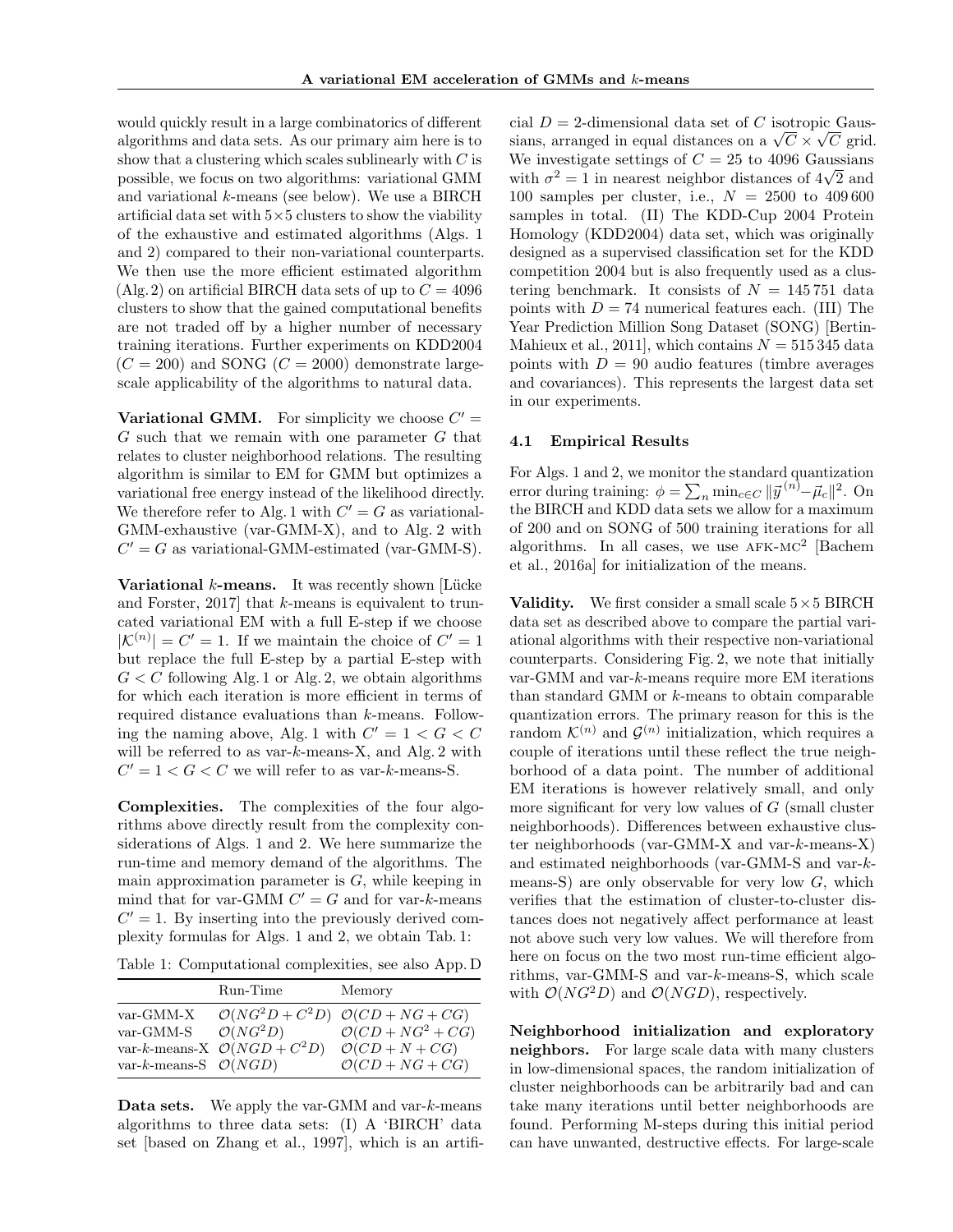<span id="page-6-0"></span>

Figure 2: Results of Algs. [1](#page-3-0) and [2](#page-4-0) on the BIRCH  $5 \times 5$ data set. The mean quantization error (solid), shaded with its SEM, as well as the single run with lowest final quantization error (dotted) over 100 independent training runs is given. Only in the extreme case of var-k-means-S with  $C' = 1$  and  $G = 2$  the distance estimation fails to recover viable results.

experiments we therefore allow for a couple of initial Esteps (optimized on the training quantization error) to find better initial neighborhood relations  $\mathcal{K}^{(n)}$ ,  $\mathcal{G}_c$ . Furthermore, allowing for a single extra randomly picked exploratory cluster per data point within  $\mathcal{G}^{(n)}$  helps to overcome large gaps between areas of dense clusters.

Absolute vs. relative complexity. Per iteration, the var- $k$ -means and var-GMM algorithms save a significant amount of required distance evaluations. However, if this would result in an equally higher amount of required training iterations, the absolute gain of this relative reduction would vanish again. Already in Fig. [2](#page-6-0) we saw that training times will not necessarily increase (equally) with  $G < C$ . We now further investigate this behavior on larger data sets by using systematically increasing sizes of BIRCH. As measure for training time we count the initial E-step iterations (see previous paragraph) and following EM iterations until the mean quantization error of var-k-means-S and var-GMM-S surpasses the mean converged quantization error of standard k-means. For both algorithms, we use  $G = 2$  as well as  $G = 5$ , and for each G an additional randomly picked cluster in  $\mathcal{G}^{(n)}$  (as described before). The compared means were taken over 5 independent training runs for each setting. As seen in Fig. [3,](#page-6-1) the reduction of distance evaluations per iteration in the variational algorithms does here not result in an equally increasing number of necessary iterations with respect to k-means. In most cases even less iterations were nec- $\cos$ ary than for  $k$ -means while the same quantization error was reached (all plots below the black dashed line). Importantly, the number of iterations increases

<span id="page-6-1"></span>

Figure 3: Total number of iterations (for initialization and training) until the variational algorithms or surpass the converged quantization error of standard  $k$ -means on BIRCH data sets of different sizes, given by the number of clusters C. The number of iterations for k-means until convergence is given as dashed line. A slope of 1 is indicated by the background for reference.

less than linearly with  $C$  (which would in the log-log plot for small offsets result in linear graphs with slopes of 1, parallel to the lines of the background shading).

In all here investigated cases, the quantization error of var-k-means-S and var-GMM-S improved on standard k-means. Similar observations of better avoidance of local optima through truncated variational approaches were reported e.g. by Forster and Lücke  $[2017]$  for Poisson Mixtures and by Lücke and Forster [\[2017\]](#page-8-27) for GMMs (however on a much smaller scale). The optimal degree of truncation is thereby primarily dependent on the geometric structure in the data. However, using smaller than optimal neighborhoods can still lead to viable results with potentially huge computational savings for large scale data.

Performance on large scale and natural data. The BIRCH data set is well suited to controllably increase the number of clusters within the data without changing their overall geometric structure. However, the low dimensionality, high regularity and good cluster separation within this data set does not necessarily reflect natural data very well. Real world practical implications are therefore demonstrated on two additional, large scale, high-dimensional, natural data sets: KDD and SONG. As for the BIRCH data sets we again also for SONG use initial E-steps and one single additional randomly selected cluster in  $\mathcal{G}^{(n)}$  (denoted by the  $+1$  for G, and we now report mean quantization errors over 5 independent runs. Tab. [2](#page-7-0) shows the trade-off between computational gain and quantization error for these two natural as well as high scale BIRCH data sets. Especially where the number of clusters is very large, var-k-means shows significant speedups of two to three orders of magnitude, reaching comparable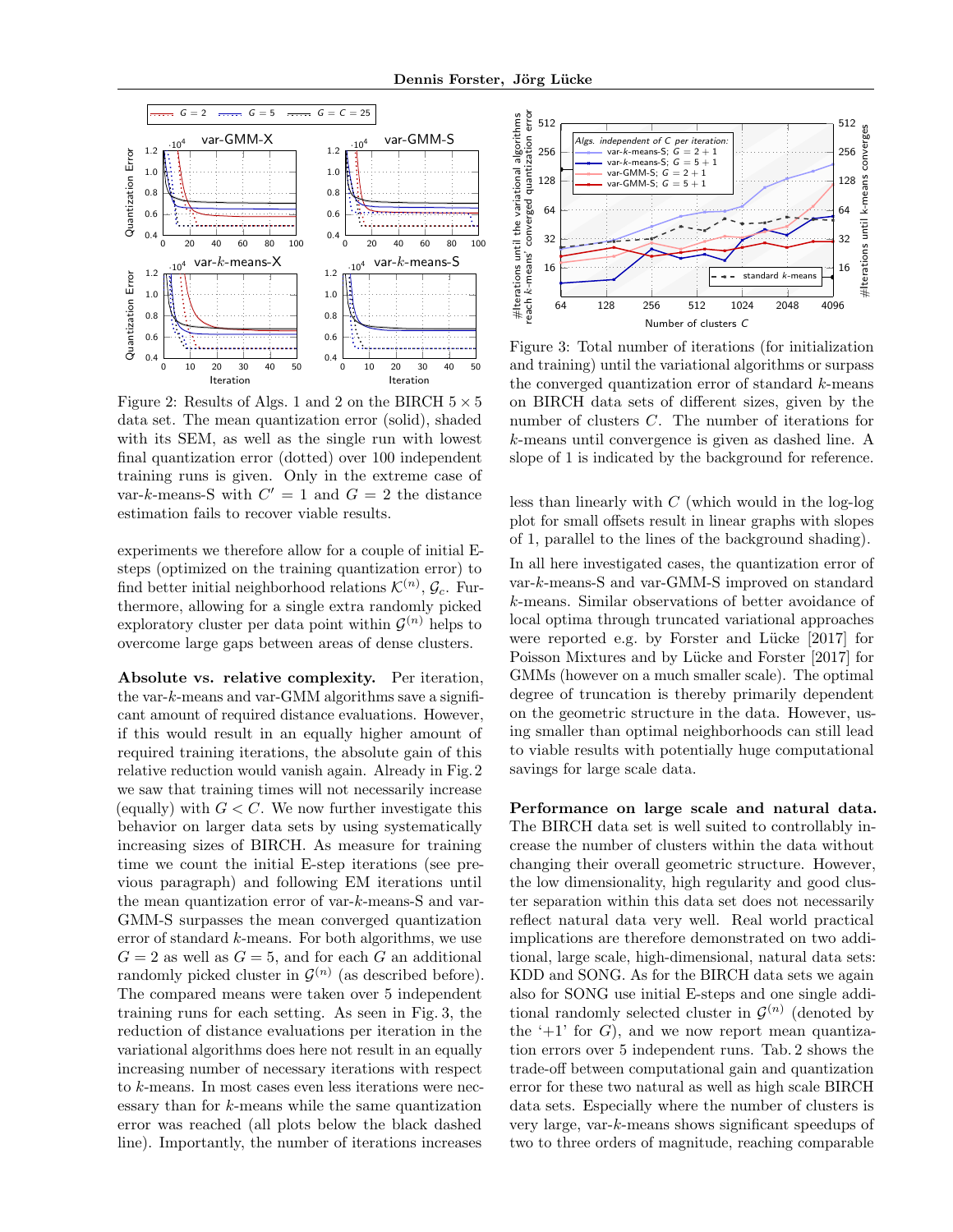<span id="page-7-0"></span>Table 2: Relative speedup in terms of saved distance evaluations per iteration with respect to the respective non-variational variants and relative quantization error with respect to standard k-means for both algorithms (as evaluation with full GMMs was computationally not feasible for these large data sets). For var-GMM-S both the theoretical minimal (first value) as well as the experimentally measured (second value) speedup is given, as in praxis overlaps of cluster neighborhoods  $\mathcal{G}_c$  can reduce the number of distance evaluations significantly.

|                          |    |        |                                                        | $var-k$ -means-S                                                      |                                                      | var-GMM-S                                                                                          |                                          |
|--------------------------|----|--------|--------------------------------------------------------|-----------------------------------------------------------------------|------------------------------------------------------|----------------------------------------------------------------------------------------------------|------------------------------------------|
| data set                 | D  | C      |                                                        | G speedup                                                             | q. error                                             | speedup                                                                                            | q. error                                 |
| KDD<br>$(N = 145751)$    | 74 | 200    | 2<br>5<br>20                                           | $40\times$<br>$10\times$                                              | $100 \times +101.8\%$<br>$+5.8\%$<br>$+0.3%$         | $50\times/55\times$<br>$8\times/15\times$<br>$1 \times 3.3 \times$                                 | $+4.2%$<br>$-0.0%$<br>$-0.0%$            |
| SONG<br>$(N = 515345)$   | 90 | 2000   | $2 + 1$<br>$5 + 1$<br>$10 + 1$<br>$20 + 1$<br>$50 + 1$ | $667\times$<br>$333\times$<br>$182\times$<br>$95\times$<br>$39\times$ | $+1.0%$<br>$+0.5%$<br>$+0.2%$<br>$+0.1%$<br>$+0.0\%$ | $400\times$ /412 $\times$<br>$77 \times 105 \times$<br>$20\times/40\times$<br>$5 \times 15 \times$ | $+1.8%$<br>$-0.2%$<br>$-0.3%$<br>$-0.3%$ |
| BIRCH<br>$N = (202 500)$ |    | 2 2025 | $2 + 1$<br>$5 + 1$                                     | $675\times$<br>$338\times$                                            | $-2.8%$<br>$-4.3%$                                   | $405 \times 458 \times -4.6\%$<br>$78\times/143\times$                                             | $-9.1%$                                  |
| BIRCH<br>$(N = 409600)$  | 2  | 4096   | $2 + 1$<br>$5 + 1$                                     | $1365\times$<br>$683\times$                                           | $-3.7%$<br>$-4.0%$                                   | $819 \times 927 \times -4.4\%$<br>$158 \times /287 \times -11.7\%$                                 |                                          |

quantization errors on the natural data sets and even improving on k-means on the BIRCH data sets. On the other hand, var-GMM-S consistently improves on the kmeans baseline for  $G \geq 5$  on the natural data sets, and in all settings on BIRCH. Furthermore, while results on KDD for the full GMM were still obtainable with high computational effort (see App. [C](#page--1-3) for results), evaluation of GMMs on SONG was only possible due to the significant computational savings of the var-GMM-S algorithm of up to two orders of magnitude.

## 5 Discussion

Using partial variational EM, we derived efficient clustering algorithms which require less than  $\mathcal{O}(NCD)$ numerical operations per iteration. Most notably, algorithm var-GMM-S reduces the number of required distance evaluations per iteration from  $\mathcal{O}(NC)$  to  $\mathcal{O}(NG^2)$ where  $G$  is a small constant which relates to the cluster neighborhood relationship. Fig. [3](#page-6-1) shows that the clustering objective is effectively and efficiently increased within the same number of iterations as  $k$ -means even if  $G$  is kept at a constant value while  $C$  is increased. The strong reduction of complexity per iteration with a sublinear scaling of required iterations with  $C$  (e.g. Fig. [3\)](#page-6-1) is evidence for clustering being scalable sublinearly with C. For real data with many clusters, the complexity reduction amounted to a reduction of distance evaluations by two to almost three orders of magnitude (Tab. [2\)](#page-7-0) compared to k-means, while comparable (or better) clustering results were obtained. And distance evaluations dominate the computational demand (see

App. [D\)](#page--1-2). But in what sense can clustering feature such a sublinear scaling? In one sense, all clustering algorithms scale with C as implicitly we demand  $N > C$ , and only a value of  $N$  several times larger than  $C$  is sensible [but see [Klami and Jitta, 2016\]](#page-8-38). A sublinear dependency on C may also be perceived as counterintuitive because we want to update each of the C clusters in one iteration. Sublinear scaling with  $C$ , therefore, has to be interpreted as a sublinear scaling with NC. In this case, our reduction to  $\mathcal{O}(NG^2)$  (or  $\mathcal{O}(NG)$  distance evaluations per iteration still provides sufficient information (in the form of non-zero  $s_c^{(n)}$ ) to update all clusters because NG or NG<sup>2</sup> is greater than  $C$  (typically several times). The sublinearity suggested by our empirical results also relies on specific properties of the data, especially certain neighborhood relationships among clusters. Data sets and initial conditions can be constructed that will result in a poor performance. These situations can typically be obtained using well separated areas with many close-by clusters, and by deliberately not assigning any cluster center to one area. With careful seeding (we used [Bachem et al.](#page-8-6) [\[2016a\]](#page-8-6)) and for typical data sets, such situations are unlikely, however. In practice, seeding (which may itself depend on C but not necessarily on NC, [Bachem et al.](#page-8-6) [\[2016a\]](#page-8-6)) also limits the number of EM iterations required for convergence although it remains very difficult to obtain theoretical results for convergence times. Finally, our results clearly show that memory requirement does linearly scale with C (but not with  $NC$ ), and increases for algorithms with decreasing run-time complexity (Tab. 1). For memory reduction and more generally, combinations with coresets may represent promising future research. Coresets are complementary as they focus on the dependence on N, and as their weighted likelihood [compare, e.g., [Lucic et al., 2017\]](#page-8-14) can be treated by our approach very similarly to [\(1\)](#page-1-4). Coresets are also available for general GMMs, and such generalizations likewise represents future research in the context of this work.

To summarize, we can (under the conditions discussed above) state that our empirical results suggest that a run-time scaling of clustering sublinear with its clusters is possible. In combination with recent advances in complementary lines of research, especially seeding [\[Bachem et al., 2016a\]](#page-8-6), efficient distance evaluations [\[Elkan, 2003\]](#page-8-9), or coresets [\[Har-Peled and Mazumdar,](#page-8-12) [2004,](#page-8-12) [Feldman et al., 2011,](#page-8-13) [Bachem et al., 2017\]](#page-8-15), the significance of such a scaling being in principle and in practice possible may be very substantial.

### Acknowledgments

We acknowledge funding by DFG grants LU 1196/5-1 (DF) and EXC 1077/1 (JL), and thank Florian Hirschberger for very helpful feedback.